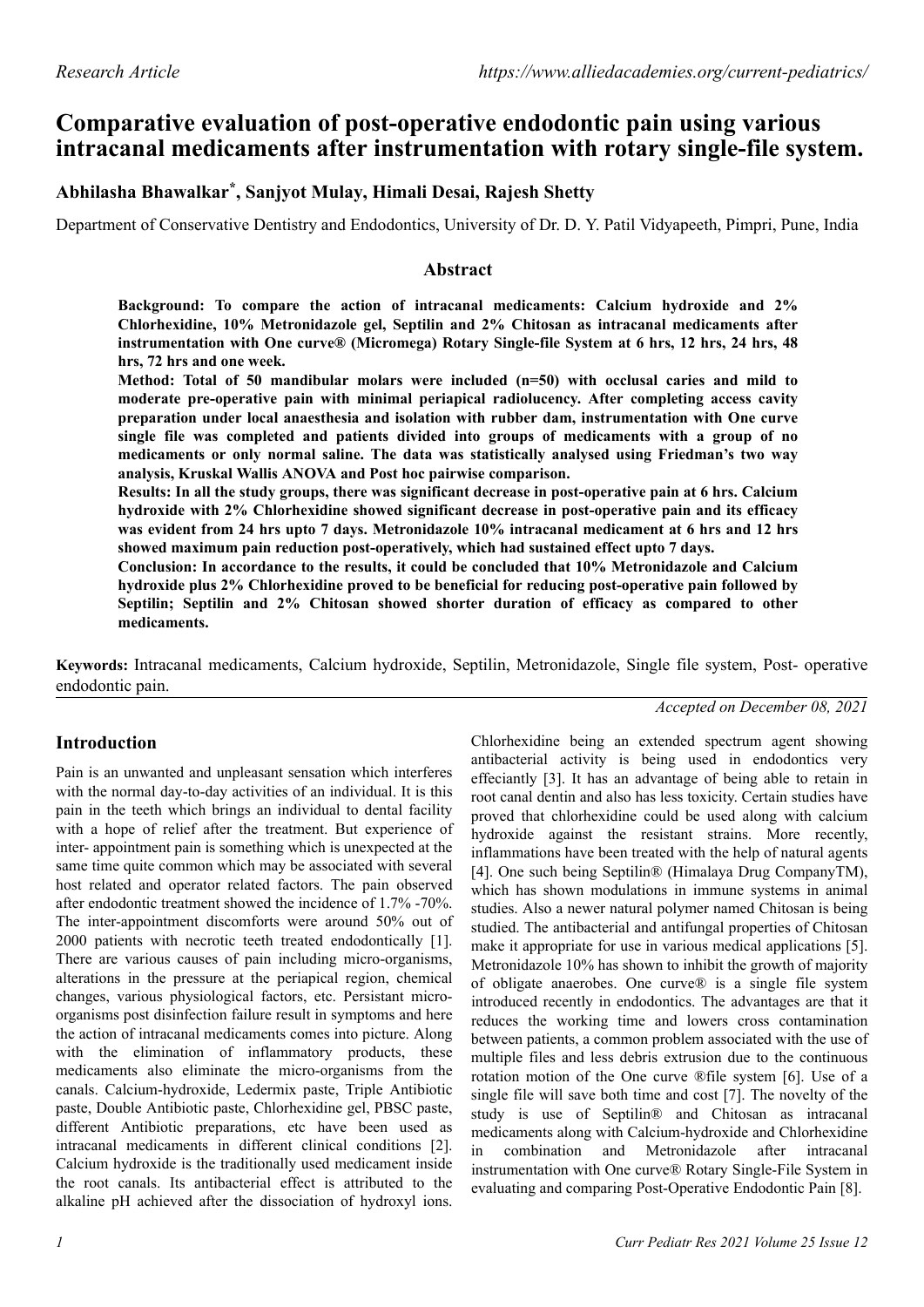*Citation: Abhilasha Bhawalkar, Sanjyot Mulay, Himali Desai, et al.. Comparative evaluation of post-operative endodontic pain using various intracanal medicaments after instrumentation with rotary single-file system. Curr Pediatr Res 2021;25(12):1-5.*

## **Materials and Methods**

This study was approved by ethics Committee on 15/10/2018 with ref no. DYPDCH/77/37/2018. CTRI/2021/03/032269 is the clinical trial registration number. Patients reporting to the Department of Conservative Dentistry and Endodontics within the age group of 15-45 yrs were screened for moderate pain with Mandibular first and second molars and presence of occlusal caries. These teeth showed Apical Periodontitis with widening of the Periodontal Ligament Space, Periapical lesion less than 2 mm and fully formed root apices. Patients were systemically healthy with no Diabetes, Hypertension, Hyperthyroidism, Hypothyroidism etc, influencing the outcome of root canal treatment. Patients on any oral medication or having consumed any medication (i.e. antiinflammatory-analgesic, antibiotic) within 48 hrs of treatment were excluded from the study. Thorough case history was taken and intraoral examination was done. Pulp vitality test was done to ascertain the pulpal status using Electronic Pulp Tester (ParkellTM). A total of Fifty patients were selected and included in this study. Written informed consent was taken. The oral prophylaxis was done using ultrasonic scaler (EMS). Local anesthesia given using Lignocaine Hydrochloride with Adrenaline 1:200000 (Lignocad Adr, Cadila PharmaceuticlasTM). Rubber dam was applied (Hygenic® Coltene) and the concerned tooth was relieved from occlusion. Access cavity preparation was made using round diamond abrasive point # ISO BR 41 (Mani® , Tochigi, Japan) and non end cutting tapered fissure bur #EX24 (Mani® , Tochigi, Japan). Canals were irrigated with 3% NaOCl (Prime dentalTM), Normal saline (Prime dentalTM, 17% EDTA (Prime dentalTM) [9]. The root canal shaping procedures were performed using One curve® (Micromega) Rotary Endodontic Single-File System according to the manufacturer's instructions. After Access Cavity Preparation use of One Flare; rotation speed of 250-400 rpm; torque of 3 N.cm. was done. Establishing patency of the root canal with #10 K-File was done. Glide Path established with One G; rotation speed of 250-400 rpm; torque of 1.2N cm. Working Length was established with #15 K-File with the help of electronic apex locator and affirmation using digital radiograph was done. Shaping the Root Canal with One curve; rotation speed of 300-450rpm; torque: 2.5 N.cm. was carried out. Canals were irrigated with 3% NaOCl (2 ml) after each instrumentation, a total of 10 ml was used [10]. Final flush with 17% EDTA followed by normal saline was done. Paper points (DentsplyTM) were used to dry the canals. Selected patients being segregated into 5 Groups using SNOSE method: Group I: No intracanal medicament (n=10)(Control group) ,Group II: Combination of Calcium-Hydroxide and 2% Chlorhexidine gel (n=10), Group III: 10% Metronidazole gel (n=10), Group IV: Septilin (n=10), Group V: 2%Chitosan (n=10) Respective Intracanal medicaments were placed in the root canal using Lentulospiral. Temporary restoration using Cavit was placed in the access cavity. Post operative instructions were given to the patients.

Method of preparation of 10% metronidazole GEL-Metronidazole has solubility in water of 10 mg/mL and 2 mg/ml respectively at 20°C. The specific quantity of drug Metronidazole was mixed in specific quantity of water. The gelling agent was dispersed in drug Metronidazole containing water under moderate speed with mechanical stirrer. Gel was made neutral in pH by using triethanolamine.

## **Preparation of other materials**

Calcium Hydroxide powder (Prime dentalTM) was mixed with 2% Chlorhexidine gel (GLUCO-CHeX, CerkamedTM) in 1:1 proportion. Septilin® (Himalaya Drug CompanyTM ) was provided by the manufacturer as an aqueous extract of the drugs. 2% Chitosan (NanoshellTM) was provided by the manufacturer in powdered form. It was dissolved in Normal Saline to get a paste consistency.

#### **Statistical analysis**

Data was entered in Excel sheet and analyzed using IBM SPSS 26 software. Since the pain scale was considered to be non parametric the data was summarized in form of median in addition to mean and SD. Statistical test for intra-group comparison was Friedman's test. Inter-group comparison was carried out using Kruskal Wallis test. When these tests were statistically significant, post hoc pairwise comparisons were performed.

# **Results**

All the study groups showed significant reduction in postoperative pain at all time intervals. For Group I (no medicament), it was observed that at 6 hrs postoperative pain reduced significantly from 6 hrs to 7 days ( $p=0.033$ ), least seen at 24-48 hrs postoperatively (p=0.007). In Group II (calcium hydroxide plus chlorhexidine), postoperative pain reduced significantly as compared to pre-operative pain throughout the observation period, with almost no pain in 24-48 hrs postoperatively(p=0.004). Group III (10% Metronidazole) showed more reduction in postoperative pain from 6 hrs through 7 days after root canal instrumentation, as compared to other study groups. At 24 hrs after procedure and placement of intracanal medication no pain was observed (p=0.004). This result was statistically significant. In Group IV (Septilin), pain reduced significantly as compared to preoperative pain over the 7 days of study period. At 24 hrs and 48 hrs there was no pain (p=0.004). At 72 hrs, there was recurrence of minimal pain. For Group V (Chitosan), there was pain reduction postoperatively at 6 hrs and 12 hrs; at 24 hrs ( $p=0.003$ ) and 48 hrs (p=0.006) there was statistically significant reduction in pain when compared to preoperative pain. Overall comparison of pain scores for study groups at different time intervals (Table 1 and Figure 1).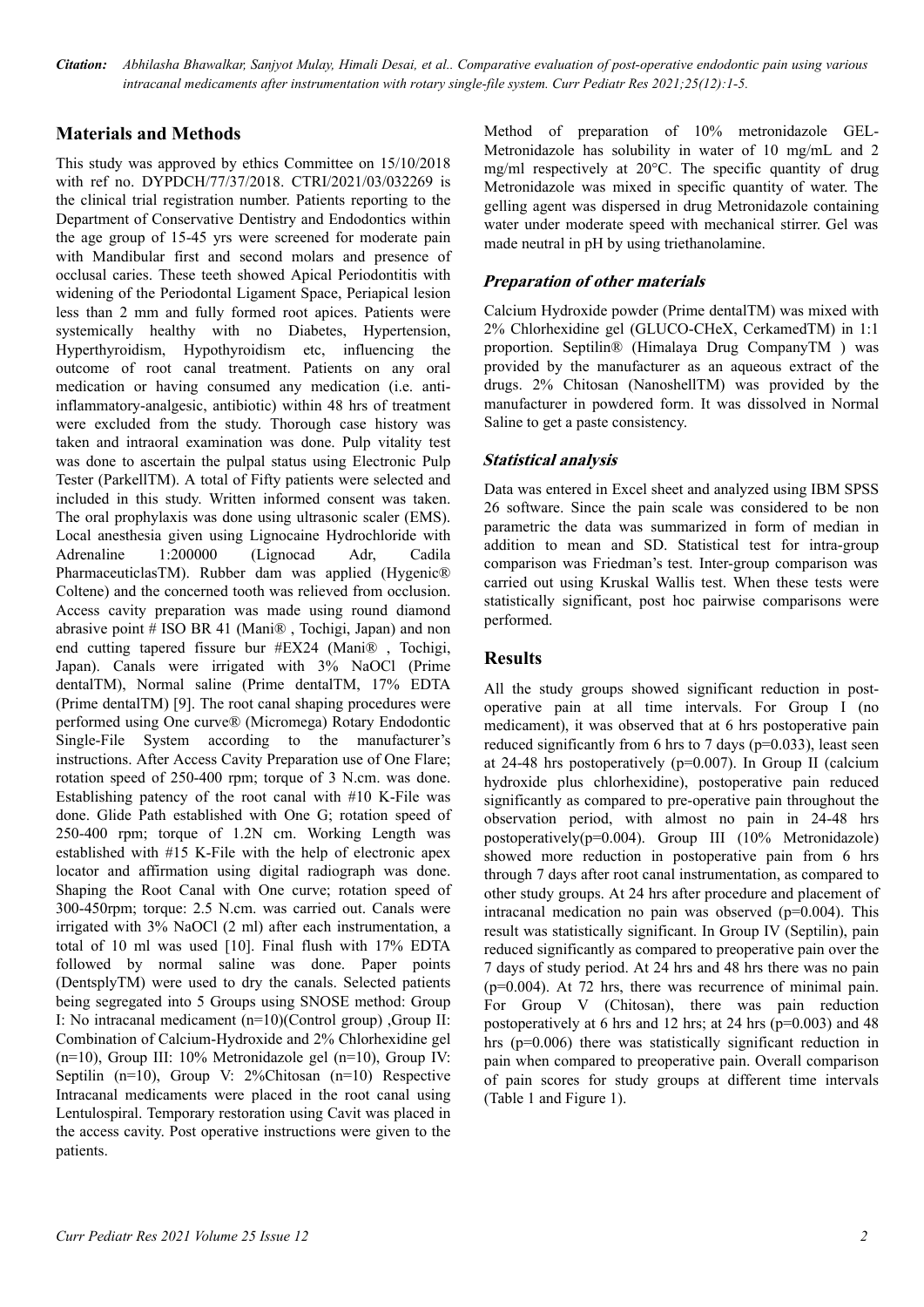| Groups    | Pre-op    | 6 hrs        | 12 hrs       | 24 hrs      | 48 hrs      | 72 hrs      | 7 days        |
|-----------|-----------|--------------|--------------|-------------|-------------|-------------|---------------|
|           | Mean      | Mean         | Mean         | Mean        | Mean        | Mean        | Mean          |
|           | (SD)      | (SD)         | (SD)         | (SD)        | (SD)        | (SD)        | (SD)          |
| Group I   | 3.00(0.0) | 2.20 (1.398) | 2.30(1.160)  | 0.30(.949)  | 0.30(.949)  | 0.80(1.751) | $0.60$ (.966) |
| Group II  | 3.00(0.0) | 1.50(1.650)  | 1.40 (1.897) | 0.10(.316)  | 0.00(0)     | 0.50(1.581) | 0.30(.949)    |
| Group III | 3.00(0.0) | 0.50(.972)   | 0.1          | 0.00(0.00)  | 0.50(1.581) | 0.30(.949)  | 0.30(.949)    |
|           |           |              | (0.316)      |             |             |             |               |
| Group IV  | 3.00(0.0) | 1.2          | 0.6          | $\mathbf 0$ | 0           | 0.5         | 0.6           |
|           |           | (1.549)      | (0.966)      | $\mathbf 0$ | 0           | (1.581)     | (1.265)       |
| Group V   | 3.00(0.0) | 1.30(1.494)  | 0.40(.516)   | 0.00(0.000) | 0.10(.316)  | 0.80(1.751) | 0.80(1.751)   |

*Table 1. Overall comparison of pain scores for study groups at different time intervals.*



**Figure 1.** *I- No medicament, II-Calcium hydroxide + 2%Chlorhexidine, III-10% Metronidazole gel, IV-Septilin, V-2% Chitosan.*

#### **Discussion**

Post-Endodontic pain is an extremely unpleasant and unwanted incidence. It is multifactorial and can occur not only prior but also during and after the commencement of the root canal treatment. It is a combined phenomenon due to microbial, mechanical and chemical injury before and during the treatment [11]. Mediators of pain such as prostaglandins, serotonin, leukotrienes, histamine and bradykinin are extensively secreted post injury to the periapical tissue at any instance during the treatment [12]. Patient factors like preoperative pain, pulpal status, amount of peri-radicular inflammation present and host response also play an important role. The procedures carried out inside the root canals which cause maximum eradication of the irritant like placing an antimicrobial intra-canal medicament are significant in controlling endodontic infections. This prevents the chances of postoperative pain [13]. Calcium hydroxide, most standard amongst medicaments is traditionally placed inside the canals [14]. It is a strong alkaline substance with pH of upto 12.5. It is

beneficial in root canal treatment due to its antimicrobial activity. The limited action of calcium hydroxide is due to the buffering effect exerted [15]. Moreover, some bacterial species become resistant to its high pH.34 Chlorhexidine being a cationic biguanide with antimicrobial activity and a pH 5.5 to 7.0 as stated a broad spectrum antimicrobial drug that can retain in dentin [16]. There are few studies stating that chlorhexidine plus Calcium hydroxide act better against these resistant bacteria [17]. 2% Chlorhexidine with Calcium hydroxide was shown to be more effective than Calcium hydroxide in aqueous environment. Metronidazole is a nitroimidazole compound and has been widely used for its expanded spectrum against Anaerobic cocci, as well as Gram negative, Gram positive bacilli [18]. Penetrating the bacterial cell membranes, it reaches the nuclei and binds with the DNA. This disrupts DNA's helical structure and cell death occurs [19]. Metronidazole being inhibitory to all strict organisms living in anaerobic environment, was better against Porphyromonas endodontalis and Fusobacterium nucleatum than Calcium hydroxide plus CPMC. Septilin® (Himalaya Drug Company, Bangalore, India), is a natural agent with high potency to modulate immune functions in animals. Mechanism of Septilin® on immune system have shown to regulate the production of pro-inflammatory mediators like TNF  $\alpha$ , IL-6, IL-8, NO, cycloxygenase 2 and phosphor diesterase 4. Its extract contains Maharasnadiquath 65 mg, Tinosporacordifolia 49 mg, Rubiacordifolia 32 mg, Emblicaofficinalis 16 mg, Moringapterygosperma 16 mg, Glycyrrhizaglabra 6 mg. There is a study which showed less anti-microbial activity compared to calcium hydroxide and chlorhexidine against E. feacalis and Streptococcus mutans. On the contrary, a study stated that 2 % chlorhexidine and Septilin showed effecient reduction of E. faecalis than Aloe vera, Proplolis and Calcium Hydroxide. Chitosan, an aminopolysaccharide biopolymer is biodegradable and biocompatible. It is derived from the outer surface of crustaceans shell [20]. Chitosan being an antiviral, antibacterial, and antifungal agent, is being extensively researched in dentistry. Gram-positive bacteria have been found to be more susceptible than Gram-negative [21]. It is thought to exhibit immune stimulatory action on innate immune cells and induce them to release pro and antiinflammatory cytokines. A study proved that when Chitosan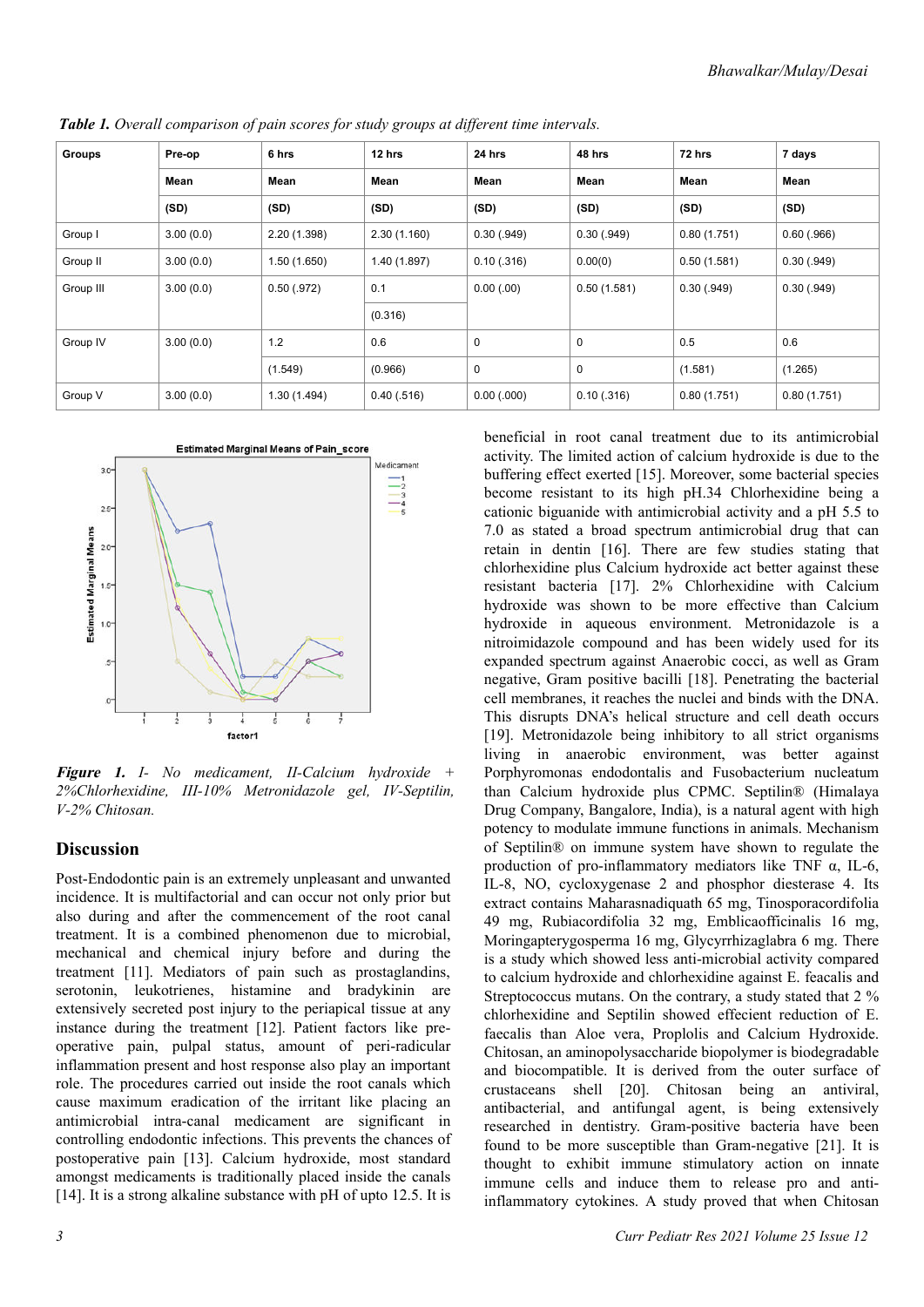*Citation: Abhilasha Bhawalkar, Sanjyot Mulay, Himali Desai, et al.. Comparative evaluation of post-operative endodontic pain using various intracanal medicaments after instrumentation with rotary single-file system. Curr Pediatr Res 2021;25(12):1-5.*

was used with 2% Chlorhexidine, the combination did reduce the colonies of E. faecalis but not substantially. One curve® (Micromega) is a single use endodontic file working on continuous rotation movement [22]. It undergoes C. wire heat treatment on the Nickel Titanium alloy during its manufacturing. This feature gives it the property of controlled memory [23]. The 4-millimeter part of the file at apical third has triple helix cross section, the remaining being S shaped. It can be used at a speed of 300-450 rpm with a maximum torque upto 2.5 N.cm. A study stated that single- file rotary instrument showed less apical extrusion of debris as compared to the reciprocating ones [24]. Chances of cross-infection and fatigue during use of multiple file system for root canal instrumentation may cause mishaps or complications, thus indirectly affecting the disinfection of the canal. The One curve system exhibited lower amounts of debris and irrigant in comparison with the 2Shape system.

On comparison of all the five study groups at each time interval, the following observations were noted. At 6 hrs and 12 hrs, 10% Metronidazole intracanal medicament group showed maximum reduction in pain compared to other groups [25]. At 6 hrs postoperatively, although all the study groups presented reduction in pain, the least pain was observed in 10% Metronidazole gel, followed by Septilin, then Chitosan, Calcium hydroxide plus Chlorhexidine groups [26]. So it can be inferred that the reduction in pain at 6 hrs postoperatively may not necessarily be due to the therapeutic action of the respective intracanal medication [27]. At 12 hrs postoperatively, least pain was observed in 10% Metronidazole followed by 2% Chitosan, then Septilin and Calcium hydroxide plus Chlorhexidine [28]. At 24 hrs, 10% Metronidazole gel, Septilin and 2%Chitosan intracanal medicament showed no pain postoperatively [29]. Calcium hydroxide plus 2% Chlorhexidine also proved very efficient at this time interval. At 48 hrs Calcium hydroxide plus 2% Chlorhexidine and Septilin groups showed similar efficacy with no pain. This was followed by 2% Chitosan, no medication and metronidazole groups [30]. This suggests that drug combination proved more effective and Septilin has sustained effect. At 72 hrs, 10% Metronidazole intracanal medicament showed maximum pain reduction [31]. At 7 days, Calcium hydroxide plus Chlorhexidine and 10% Metronidazole intracanal medication showed maximum pain reduction and minimal recurrence of pain postoperatively [32]. This was followed by Septilin group and no medicament alike [33]. Chitosan showed least efficacy in pain reduction at 7 days. This suggests limited duration of action of Septilin and 2% Chitosan and sustained bioavailability of the therapeutic drugs 10% metronidazole and Calcium hydroxide plus Chlorhexidine, during the 7 days of observation period.

# **Conclusion**

Under the limitations of the study, it could be concluded that in all the study groups, there was significant decrease in postoperative pain at 6 hrs. Calcium hydroxide with 2% Chlorhexidine showed significant decrease in postoperative pain and its efficacy was evident from 24 hrs upto 7 days.

Metronidazole 10% intracanal medicament at 6 hrs and 12 hrs showed maximum pain reduction post-operatively, which had sustained effect upto 7 days. This result was statistically significant. Septilin and 2% Chitosan intracanal medicaments showed maximum decrease in post-operative pain at 24-48 hrs, with shorter duration of efficacy.

# **References**

- 1. Alamassi BY. Endodontic postoperative pain: Etiology and related factors-An update. Int J Dental Sci Res. 2017;5:13-21.
- 2. [Torabinejad M, Keltering JD, McGrav JC, et al. Factors](https://doi.org/10.1016/s0099-2399(88)80181-x) [associated with endodontic interappointment emergencies](https://doi.org/10.1016/s0099-2399(88)80181-x) [of teeth with necrotic pulps. J Endod. 1988;14:261-6](https://doi.org/10.1016/s0099-2399(88)80181-x).
- 3. [Chong BS, Pittford TR. The role of intracanal medication](https://doi.org/10.1111/j.1365-2591.1992.tb00743.x) [in root canal treatment. Int Endod J. 1992;25:7-106.](https://doi.org/10.1111/j.1365-2591.1992.tb00743.x)
- 4. [Siqueira JF, Lopes HP. Mechanisms of antimicrobial](https://doi.org/10.1046/j.1365-2591.1999.00275.x) [activity of calcium hydroxide: A critical review. Int Endod](https://doi.org/10.1046/j.1365-2591.1999.00275.x) [J. 1999;32:361-69.](https://doi.org/10.1046/j.1365-2591.1999.00275.x)
- 5. [Delany GM, Patterson SS, Miller CH, et al. The effect of](https://doi.org/10.1016/0030-4220(82)90469-8) [chlorhexidine gluconate irrigation on the root canal flora of](https://doi.org/10.1016/0030-4220(82)90469-8) [the freshly extracted necrotic teeth. Oral Surg Oral Med](https://doi.org/10.1016/0030-4220(82)90469-8) [Oral Pathol Oral Radiol. 1982;5:518-23](https://doi.org/10.1016/0030-4220(82)90469-8).
- 6. Pal H, Sarkar A, Das L, et al. Application of intracanal medicaments: A review. J Dental Med Sci. 2019;18:14-21.
- 7. [Baca P, Junco P, Arias Moliz MT, et al. Antimicrobial](https://doi.org/10.1016/j.joen.2012.04.003) [substantivity over time of chlorhexidine and cetrimide. J](https://doi.org/10.1016/j.joen.2012.04.003) [Endod. 2012;38:927-30](https://doi.org/10.1016/j.joen.2012.04.003).
- 8. [Siqueira JF, Batista MM, Fraga RC, et al. Antibacterial](https://doi.org/10.1016/s0099-2399(98)80023-x) [effects of endodontic irrigants on black-pigmented gram](https://doi.org/10.1016/s0099-2399(98)80023-x) [negative anaerobes and facultative bacteria. J Endod.](https://doi.org/10.1016/s0099-2399(98)80023-x) [1998;24:414-16](https://doi.org/10.1016/s0099-2399(98)80023-x).
- 9. Shetty S, Bose A, Sridharam S, et al. Clinico-biochemical evaluation of the role of a herbal (Ayurvedic) immunomodulator in chronic periodontal disease: A pilot study. Oral Health Dent Manag. 2013;12:95-104.
- 10. Kapadia M, Srirekha A, Lekha S, et al. Comparative evaluation of chlorhexidine and its combination with chitosan as intracanal medicaments on enterococcus faecalis in endodontic Retreatment. Dentistry. 2018;8:502.
- 11. [Jose F, Siquira J. Intracanal medicaments: Evaluation of the](https://doi.org/10.1016/s0099-2399(97)80268-3) [antibacterial effects of chlorhexidine, metronidazole, and](https://doi.org/10.1016/s0099-2399(97)80268-3) [calcium hydroxide associated with three vehicles. J Endod.](https://doi.org/10.1016/s0099-2399(97)80268-3) [1997;3:67-69](https://doi.org/10.1016/s0099-2399(97)80268-3).
- 12. Kumar SR, Gade V. Single file niti-rotary systems. Int J Med Dent Sci. 2015;4:701-07.
- 13. [Peth GO and Reeh PW. Sensory and signaling mechanisms](https://doi.org/10.1152/physrev.00048.2010) [of bradykinin, eicosanoids, platelet-activating factor, and](https://doi.org/10.1152/physrev.00048.2010) [nitric oxide in peripheral nociceptors. Physiol Rev.](https://doi.org/10.1152/physrev.00048.2010) [2012;92:1699-775](https://doi.org/10.1152/physrev.00048.2010).
- 14. [Siqueira JF. Microbial causes of endodontic flare-ups. Int](https://doi.org/10.1046/j.1365-2591.2003.00671.x) [Endod J. 2003;36:453-63.](https://doi.org/10.1046/j.1365-2591.2003.00671.x)
- 15. [Bystroem A, Claesson R, Sundqvist G. The antibacterial](https://doi.org/10.1111/j.1600-9657.1985.tb00652.x) [effect of camphorated paramonochlorophenol, camphorated](https://doi.org/10.1111/j.1600-9657.1985.tb00652.x) [phenol and calcium hydroxide in the treatment of infected](https://doi.org/10.1111/j.1600-9657.1985.tb00652.x) [root canals. Endod Dent Traumatol. 1985;1:170-75.](https://doi.org/10.1111/j.1600-9657.1985.tb00652.x)